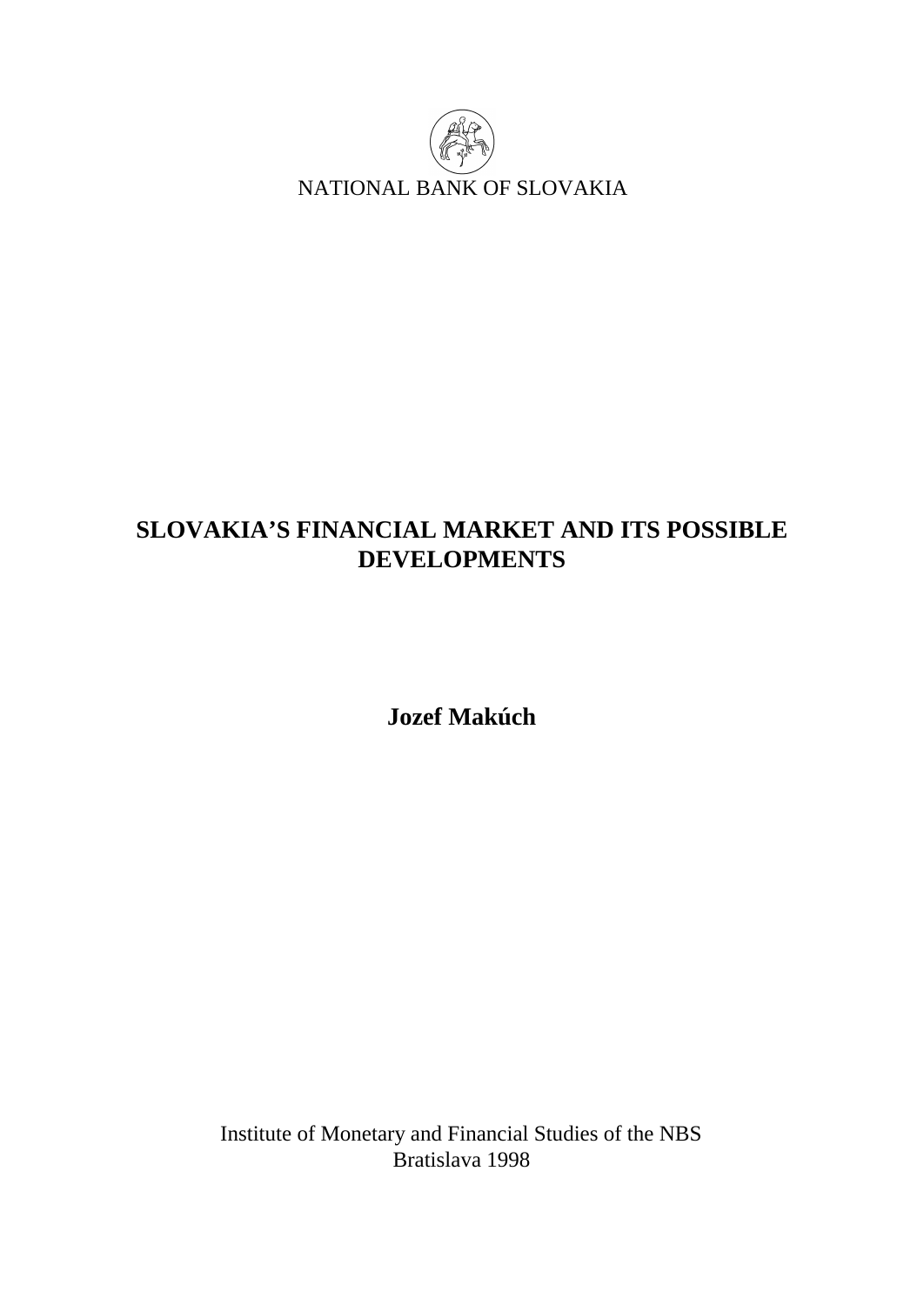# *Slovakia´s Financial Market and Its Possible Developments*

As the time I have for my address does not permit to elaborate on all aspects of the current condition of the financial market or to specify all factors affecting its development, I would like to focus on the latest tendencies in the size, structure and, perhaps, prices of the major categories of financial market assets.

Once more, the lending market played an important part in the domestic financial market in 1997. Although its volume has been constantly declining, its impact on qualitative parameters development, such as the liquidity and profitability, is heavier than before. That is why I am going to devote more space to loans.

As a simplification, we can say that the time structure of money market assets has moved in 1997 towards products with shorter maturity periods. In particular, this was the case in the short-term money market, largely because liquidity estimates have become more difficult to make. The daily volume of interbank transactions rose in 1997 by 11.8 billion Sk as compared with 1996, which is 2.5 times higher. Behind the upsurge was a slashing of the average maturity to below 5 days, less than one half of the previous year. The complexity of developments on the financial market is also reflected by a lower sensitivity in the relationship between short-term deposit rates (overnight and 7-day rates) and the rates charged for longer periods (1, 3 and 6 months), which were the decisive factor in the financial investments market in the previous period. In 1997, the links between the rates were very loose. To be more specific, on the basis of BRIBOR listings for the last quarter of the year, while the correlation between the overnight and 7-day rates was measured at 0.9, the correlation with 6-month rates was merely 0.4. The most recent results for the first weeks of this year show that the National Bank of Slovakia has managed to drive down interest rates in the money market.

Among other things, the time structure shift also had its impact on vital primary bank deposits. There may have been some growth in over 1 year time deposits, but it was clearly outstripped by 1-yearand-less deposits, with the average time period falling. It was especially in the second quarter of the year that the trend was manifested by slow growth in primary resources. A lower pace of primary deposits, coupled with their maturity structure, affected the developments in the loan portfolio. The current difference between average interest rates in the primary deposit market and the lending market may be regarded as an important potential for the stabilization of capital coverage. An adequate interest rate spread allows the compensation of losses incurred due to mediocre loan portfolios. However, both the developments in primary funds and a rising share of paralyzed loan flows increased the pressure on instant liquidity. As a result, the banking sector as a whole has developed yet stronger addiction to purchases of secondary funds, which in turn led to its dependence on the money market and the effects mentioned above.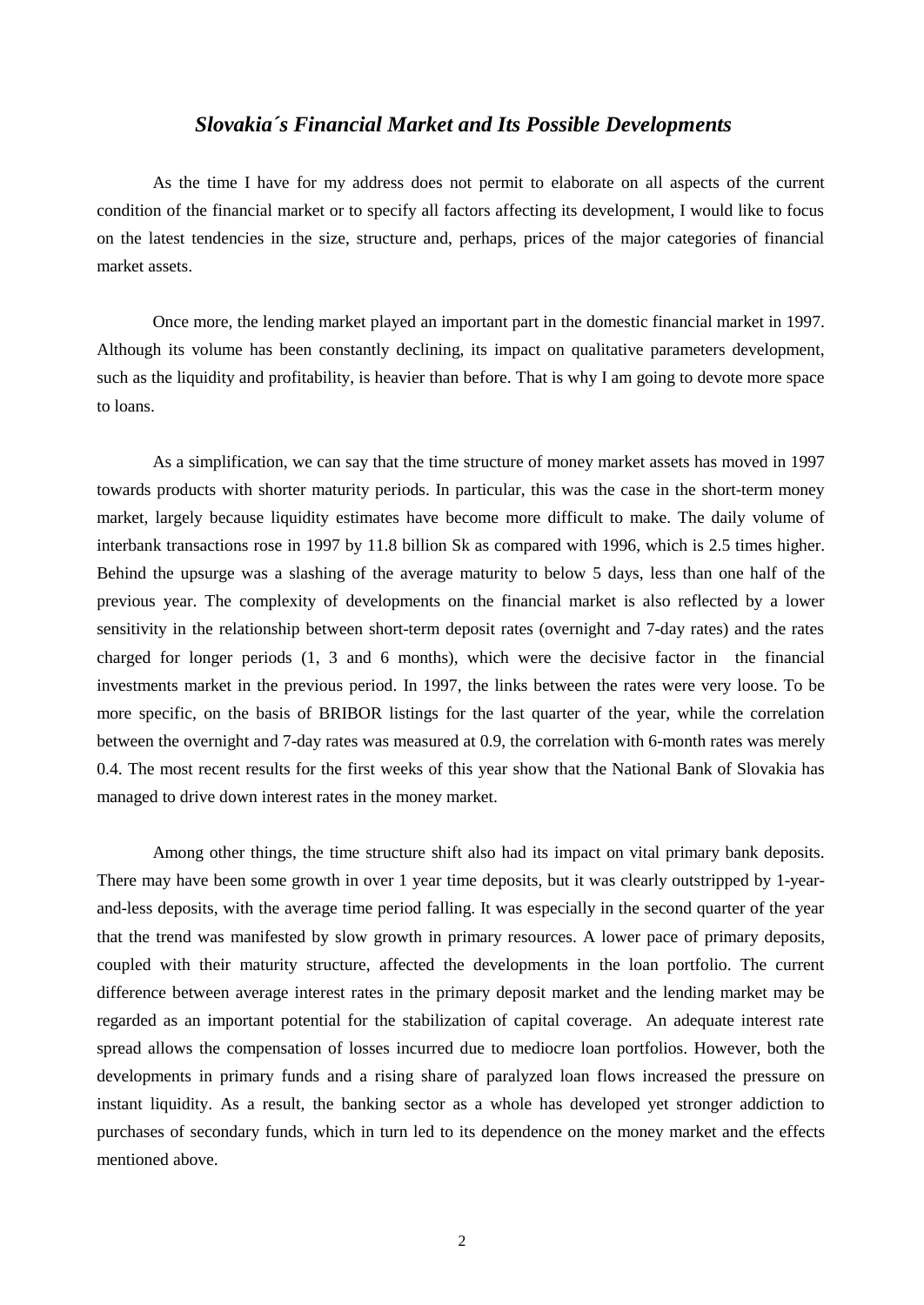In the primary capital market, rising interest rates made it harder to place new issues of securities. While lending transactions have watched their share in total banking assets erode for a long time now, there was little growth in other banking assets used in reproduction of corporate flows to make up for the decline. Issues of private bonds have suffered from a massive offer of state securities. By the end of 1997, total corporate bond issues added up to no more than 7.3 billion Sk, a 67.3-percent drop from the previous year. The slump is even more striking when divided into quarters. With as much as 72.6 percent of the year's total issues placed in the first three months of the year, the last quarter only brought out a scant 5.5 percent. In this case, too, we have to look at the relationship between this tendency and the loan portfolio, along with its impacts on liquidity, earning ratios and reproduction of banks' own capital. In an effort to achieve their capital adequacy limits, banks turned to purchases of state securities.

An enormous amount of bonds that the government needed to sell in 1997 was issued only at the expense of lavish yields and shorter redemption periods. Virtually all of the issues, worth a total of 27.9 billion Sk, are redeemable in one year, except for two 2-year issues floated to replenish the State Housing Development Fund with some 1.5 billion crowns. The jump of average yields on state bonds from 14.66 percent early in 1997 to 26.73 percent at the end of the year was much less a result of speculations to impose taxes on yields on state securities, than the real level of instant liquidity.

In 1997, the total turnover in the secondary capital market went on rising. With some 164.1 billion Sk traded, the volume was up 43.8 percent from the previous year. However, the increase was sparked by direct transactions, rather than the price-setting anonymous trades, which fell 62.7 percent. Apart from other reasons, this was a product of the aforementioned tendencies in the money market, causing high interest rates.

#### **(CHART 1)**

When we report that the SKK lost 9 percent against the U.S. dollar and gained 5 percent against the DEM (a better result than in other economies at a similar stage of transition), we also have to be fair enough to consider the influence of the aforementioned factors on interest rates in the national financial market. Similarly as the year before, foreign exchange fixing accounted for 5.7 percent of total interbank foreign exchange trading of USD 2,491.1 million. The number of transactions dropped from 835 in the previous year to 382, lifting the average transaction size from USD 3 to 6.5 million. Three leading banks were involved in 73 percent of forex fixing. Developments in the currency structure are shown in the following table:

| %          | 1994 | 1995 | 1996 | 1997 |
|------------|------|------|------|------|
| USD        | 40.6 | 12.8 | 19.6 | 19.2 |
| <b>DEM</b> | 59.4 | 87.2 | 80.4 | 80.8 |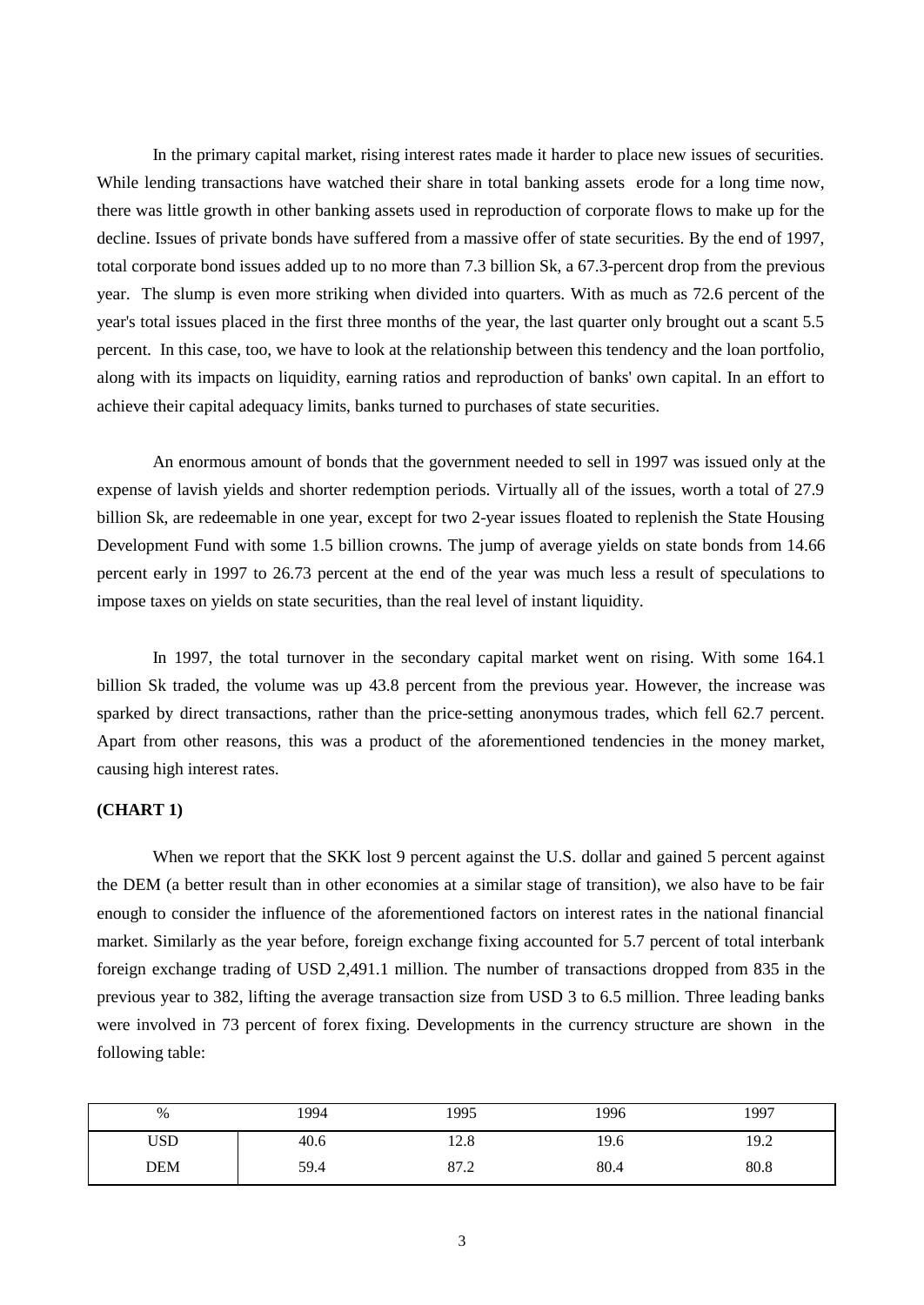#### **(CHART 2)**

An overwhelming 93.8 percent of total transactions in the domestic interbank foreign exchange market (some USD 41,076.3 million), excluding transactions of the National Bank of Slovakia, were performed between Slovak banks. The U.S. dollar fared better than the year before (up from 59 percent in 1996 to 70.3 percent), while trading with German mark sank from 35.9 percent in 1996 to 23.7 percent. As a matter of fact, this means a swap of positions of these two currencies as compared to the foreign exchange fixing. The three most heavily trading banks took 76.2 percent of the interbank forex market.

### **(CHART 3)**

Whereas the volume of transactions between Slovak banks slipped about 1.3 percent, there was a major boom in trade between Slovak and foreign banks. With a total of USD 40,908.9 million, the latter have pulled nearly half of all Slovak crown transactions (which accounts for 48.4 percent of the forex market altogether). Compared to 1996, this was a 5.1-fold leap, driven mainly by purchases of foreign funds ending some USD 178.7 million in surplus. As far as the structure goes, USD was again the most popular trading item with 82.4 percent, followed by DEM with 14.7 percent. The average transaction amount rose from USD 2.1 to 3.3 million. The three most active foreign banks were involved in 32.92 percent of all transactions.

One problem shared by all analyzed assets, especially those of the money market, is a throwback from an advanced time-and-quality level down to shorter maturities. Indisputably, the loan portfolio is responsible for a large part of this setback.

In the long run, bank loans are bound to stay the most important form of financial ties between the banking sector and the corporate community. The quality of the general loan portfolio, described by its natural ability to reproduce, has a great influence on how the entire banking sector, as well as individual banks, behave in the money market. Prices in the lending market are in turn affected by the primary deposit market and the domestic financial market.

The position of bank loans in the financing of Slovakia's corporate sphere can be described by certain financial ratios: $<sup>1</sup>$ </sup>

| $\%$          | 1993  | 1994  | 1995  | 1996  | 1997  |
|---------------|-------|-------|-------|-------|-------|
| <b>TA/GDP</b> | 120.4 | 113.3 | 116.1 | 123.3 | 121.1 |
| loans/TA      | 56.8  | 49.4  | 46.3  | 44.9  | 41.3  |
| loans/GDP     | 68.6  | 55.9  | 53.7  | 55.4  | 50.0  |

**TA** - total assets in the banking sector **GDP** - gross domestic product

l

 $1$  The loan portfolio does not include loans provided to the finance and insurance industries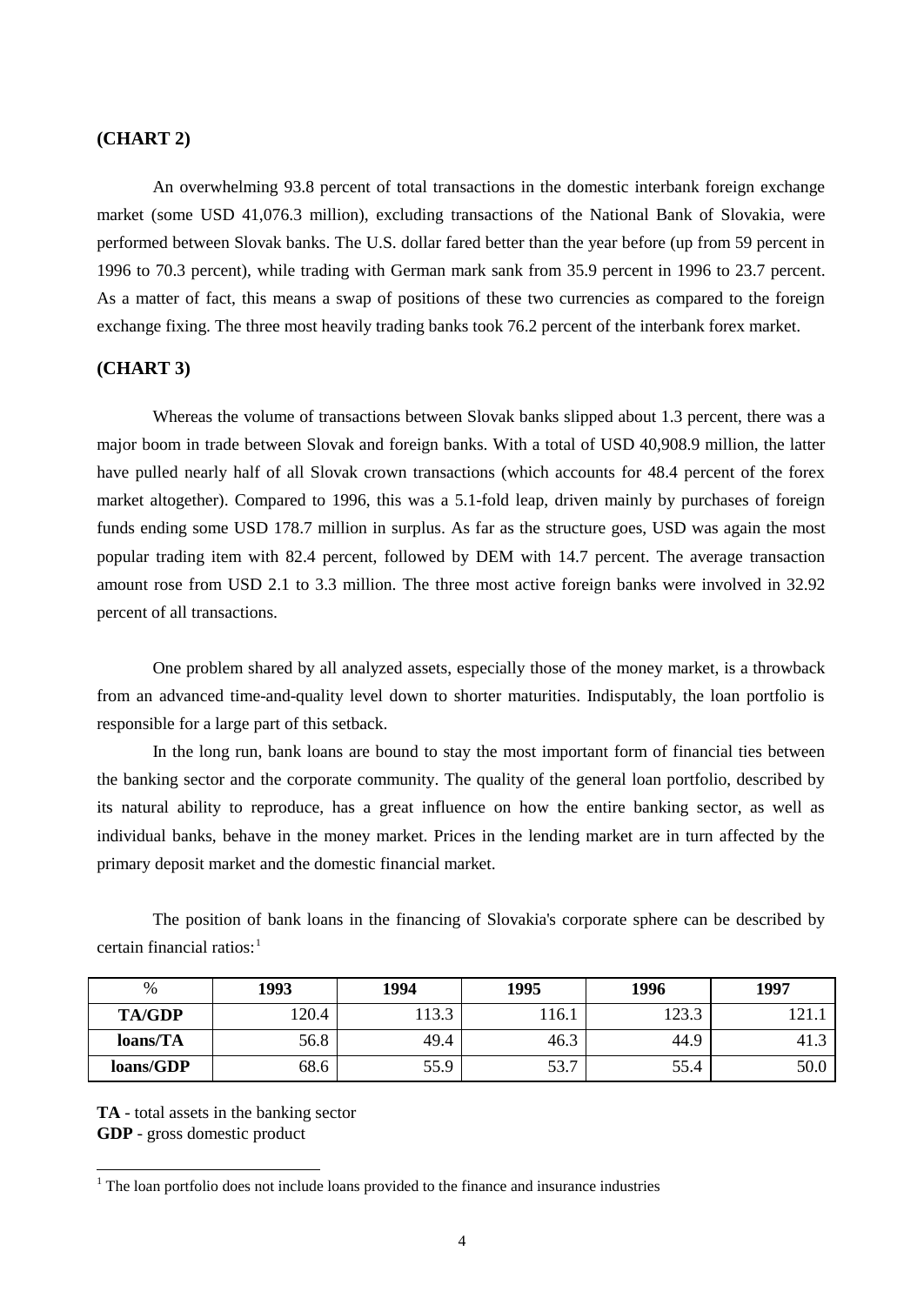As I have suggested earlier, the decline in loans has so far met with little compensation by other banking assets, which can be considered as alternative sources of corporate financial flows (corporate or municipal securities). That is why most analyses of the loan portfolio, of its position in the financial market and its impacts on the equity market, focus on the intensity of natural loan reproduction. The intensity of loan reproduction, determined as the rate of return, tells the bank how efficient its loan portfolio is and the price of loan for a debtor. From the macroeconomic point of view, even a modest loan portfolio can do wonders in the reproduction of corporate financial flows. Of course, provided that it spins fast enough and cuts classified loans, stuck in paralyzed financial flows of the business sphere, down to a minimum. If it is true when they say that the cheapest way to get a new loan is to pay off the old one, it should be a common interest of both the corporate and banking sectors to strive for a generally high rate of loan return. For now, it is clear that the average price of short-term loans, seen above 20.5 percent at the end of 1997, stems from a large part of frozen credit flows.

This can be documented by the following graph:

## **(CHART 4)**

The **Credit Risk Coefficient (CRC)** is one of several parameters used to assess the general risk of lending.

 $CRC = x \times 0 + y \times 0.05 + z \times 0.2 + q \times 0.5 + w \times 1$ 

total loans

- where  $x =$  standard loans
	- y = special mention standard loans
	- $z =$  substandard loans
	- $q =$  dubious and litigious loans
	- $w =$ loss loans

The coefficient gives you a specific figure for the so-called gross need of creation of provisions for total loans. What it does not consider is the value of property pledged as collateral, since a substantial part of collateral cannot be used to restore financial flows without additional refinancing resources. At present, the value of collateral is a mere 40-45 percent of gross loan-related losses sustained by the bank sector. Plus, as much as 70 percent of the security is attached to loss loans. This situation in nonfinancial coverage has an adverse impact on the reproduction of loans. The operation leverage in the corporate sector, defined as a ratio of fixed expenses against sales, has been going up, which makes loans an even more risky choice in corporate finance. At the same time, the ratio of depreciation of movable and immovable collateral against fixed expenses has slipped from 5.40 percent to today's 4.39 percent. In corporate finance, cash flows have been losing ground as the source of loan repayment, in particular when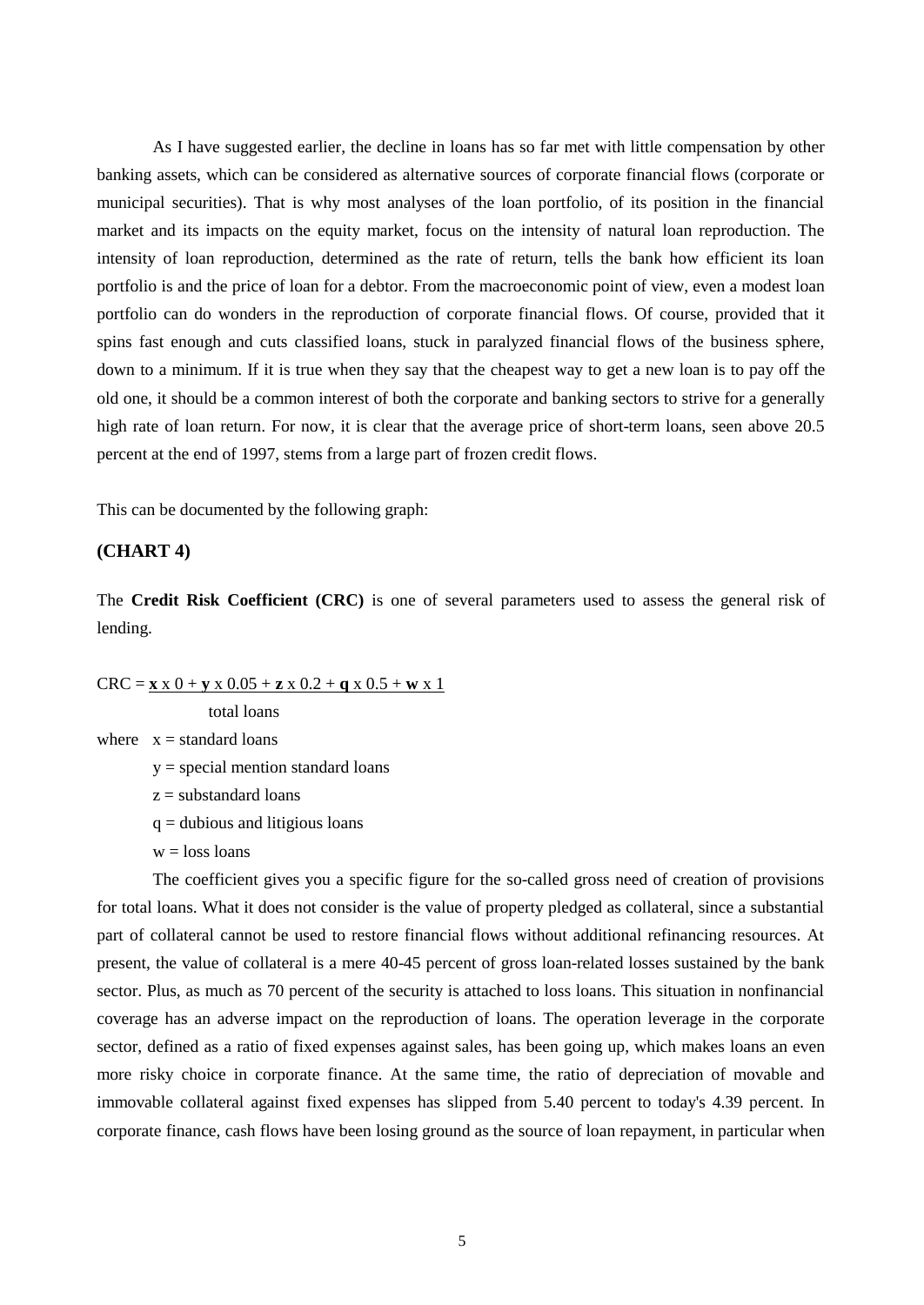it comes down to long-term investment loans. On top of that, the large portion of collateral tied to loss loans means that its value is off limits to financial flows that still "live."

The ratio defined above can be simplified as follows:

 $CRC = gross loan-related losses$ total loans

It tells you how much you can expect to lose on each 1 Sk of unpaid loans. When you multiply the CRC with the sum of loans outstanding, what you get is the value of credit flows, which do not participate in the reproduction of the loan portfolio.

As follows from the Chart 4, developments in the risk structure of loans have been influenced more by the dynamics in new loans rather than by a natural change in the general level of the risk of lending. This is also proved by figures in the table below:

| growth index $1997/1995$  |        |      | loss loans                    |
|---------------------------|--------|------|-------------------------------|
| $(\%)$                    |        |      | gross loan-related losses (%) |
| total loans               | 116.19 | 1995 | 87.18                         |
| gross loan-related losses | 113.21 | 1996 | 90.71                         |
| loss loans                | 119.22 | 1997 | 91.81                         |

The total amount of loss loans has been growing more rapidly than the sum of loans and gross loan-related losses. For the long haul, this is reducing the ability of the banking sector to refinance its loan portfolio.

In 1997, we registered a 2.9-percent annual growth in loans to businesses, a rise of Sk 6.4 billion. Simultaneously, gross loan-related losses posted an increase of 8,951 million Sk on loss loans rising by 9,329 million Sk. Hence, it seems safe to conclude that new loanable funds have been used to refinance older loans.

The graph below compares the rate of risk for loans with different repayment periods to the average rate of risk of the loan portfolio:

## **(CHART 4)**

Looking at the time structure of financial assets, we find a continuing shift to short-term assets as banks try to avoid taking the risk of loaning their money over longer periods of time. With short-term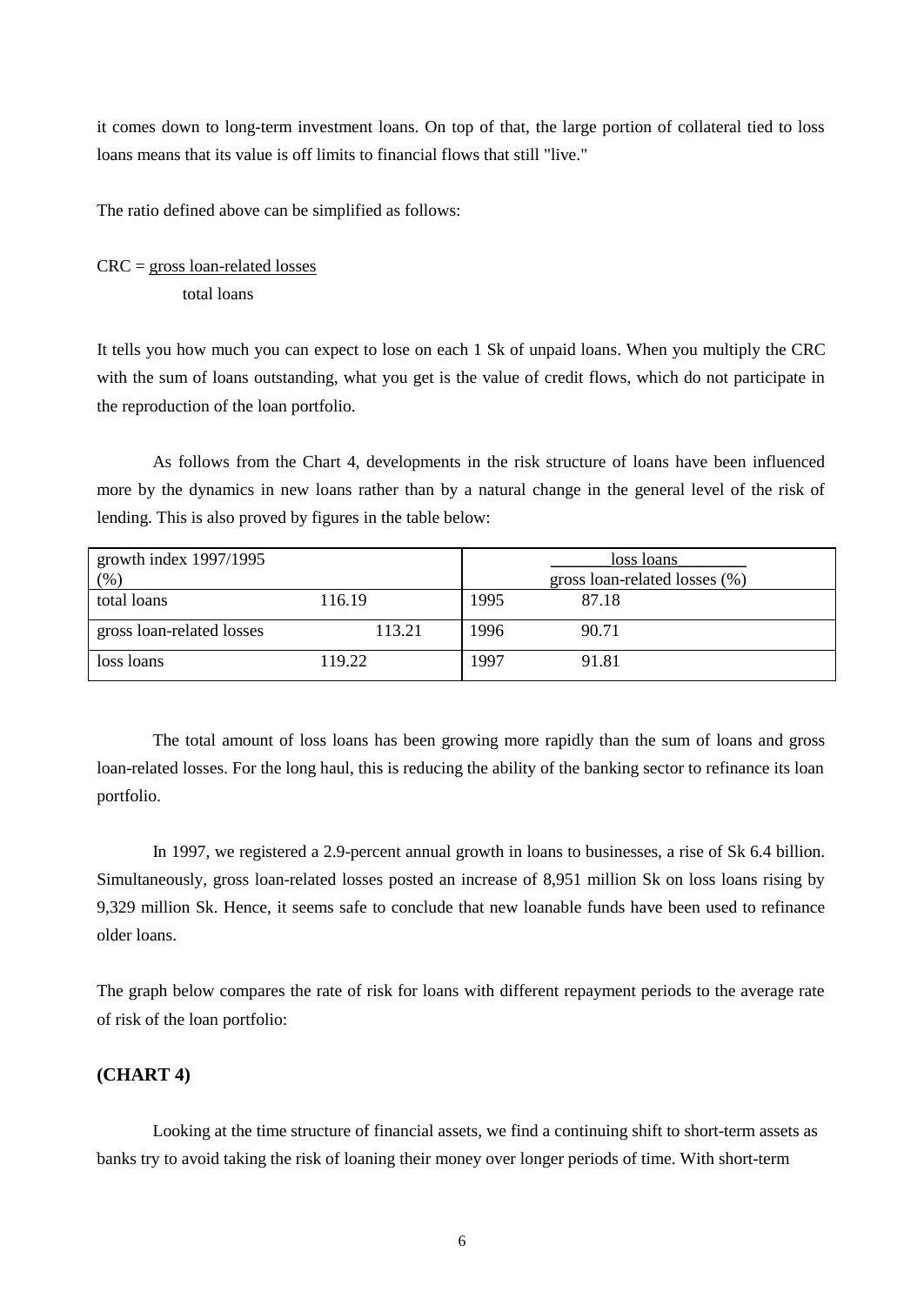primary funds prevailing, certain volatility in volumes and prices in the domestic financial market, and especially loans becoming more hazardous, which it turn hampers the circulation of financial resources, it was impossible to provide adequate credit refinancing.

Meanwhile, it would not be right to think that a fairly steady share of long-term loans in the loan portfolio is the result of their perpetual reproduction. The truth is that the long-term loans have the worst rate of return of all. And, in order to maintain a standard liquidity level, the banking sector must attune the time structure of its liabilities to its assets. Not an easy task, with almost 46 billion of unpaid longterm loans today deemed to be irrecoverable. That is a considerable chunk of long-term loanable funds buried in stalled corporate financial flows. Therefore, it is understandable that its adverse impact on operating liquidity of the banking sector has forced banks to turn to short-term funds to refinance their liabilities and to favor short-term loans. In the meantime, long-term funds lay "conserved" in corporate financial flows.

According to analyses of major economic variables for the monetary program for 1998, new corporate loans are projected to grow by around 26.5 billion Sk, an increase of 7.2 percent. However, the real amount of bank assets used to bolster corporate financial flows will depend on their price. The price, or in other words the average lending rate, will in turn depend on economic standings of the entire banking sector. And although, in the long run, loans are losing weight as a source of profits, their negative impact on profitability in the banking sector is ever greater.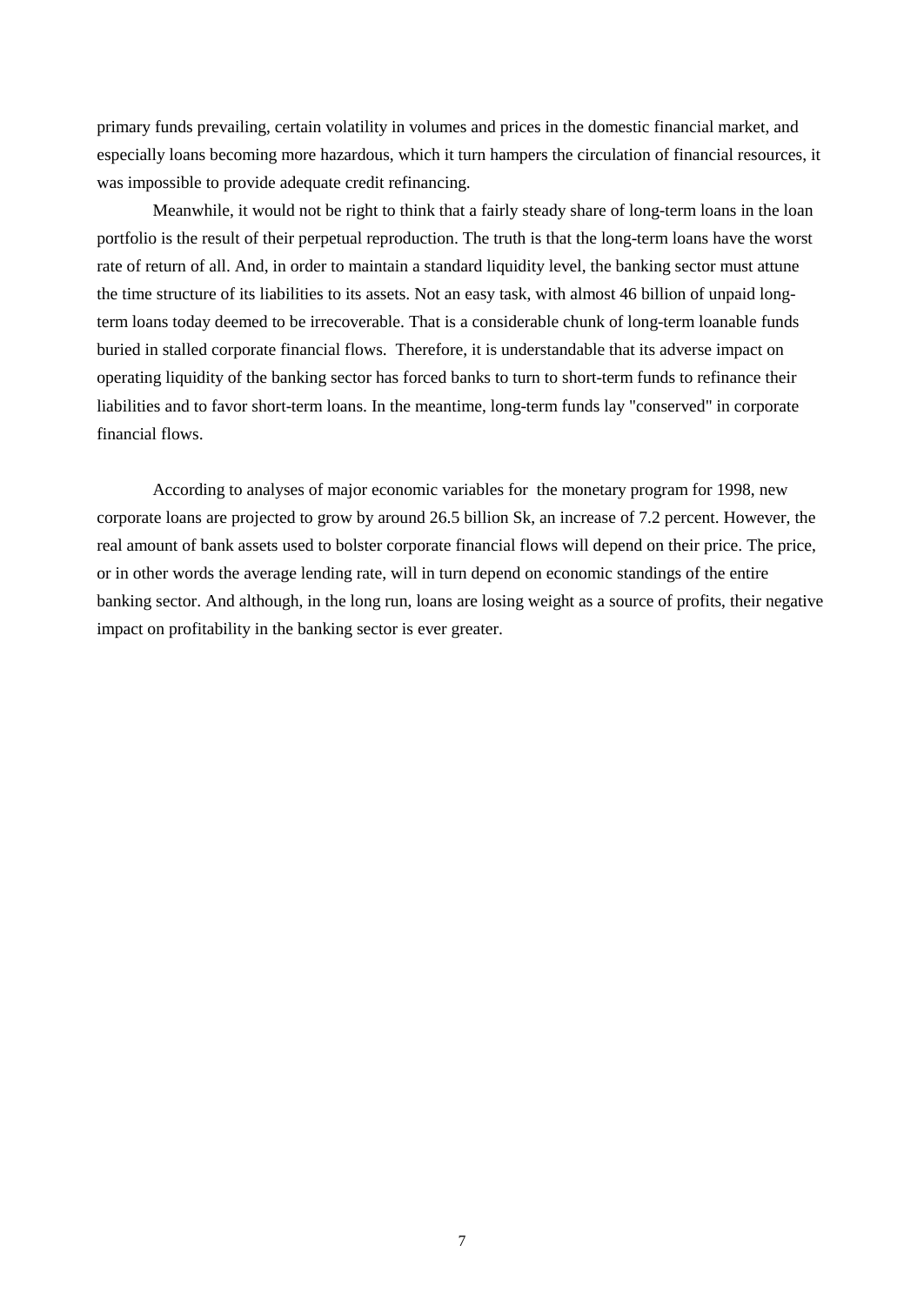The table below has the evidence:

|                                   | 1993    | 1994    | 1995    | 1996    | June 30,<br>1997 |
|-----------------------------------|---------|---------|---------|---------|------------------|
| earning assets (in mil. Sk)       | 374,463 | 417,511 | 474,775 | 608,691 | 657,725          |
| earning assets/assets (%)         | 90.95   | 90.27   | 87.25   | 84.94   | 86.05            |
| gross loan-related losses<br>(% ) | 5.22    | 12.44   | 20.44   | 16.58   | 16.35            |
| earning assets                    |         |         |         |         |                  |
| loss loans/earning assets $(\%)$  | 1.95    | 8.70    | 17.82   | 15.04   | 14.81            |

With this data, it is possible to make out several apparent tendencies which have been affecting interest rates:

- Despite recent reports of a slight turn for the better in parameters listed in the table, which have an impact on profitability, the ratio of profitable assets against total assets still falls short of the standard 90 percent deemed necessary to generate enough profits to reproduce own capital.
- The ratio of gross loan-related losses and loss loans against earning assets has been declining. On the other hand, the total amount of gross loan-related losses and loss loans has been rising and, since 1995, the amount of loans that do not reproduce remains higher than the aggregate equity capital. That means the improvements registered in these parameters are just a result of redistribution of earning assets. A large amount of government securities issued at the market, together with their high yields, has logically exhausted resources that could otherwise be used to reproduce the loan portfolio.
- Gross loan-related losses have been growing faster than internal reserves set aside for their coverage. The aforementioned blockage of credit flows, in particular in case of long-term loans, was reflected in the growth of the portion of liabilities which was not used for earning assets. The figure we are talking about is somewhere near 27 billion Sk these days, which drains disposable profits from the banking sector.
- In 1997, issues of private bonds amounted to 7.3 billion Sk, down 67.3 percent from year ago. Out of that bulk, however, a full 5.3 billion were issued in the first quarter alone. That means the sum of credit flows in motion has been declining, which in turn leads to a greater share of irredeemable loans in total assets, now at 13.2 percent. Meanwhile, a strong credit position represents their share of 2 percent.

Thus, with all this in mind, it is uncertain whether the projections of 26.5 billion Sk in new loans in 1998 will really materialize. All the factors mentioned above, which reduce the real yield on lending, are exerting pressure to stabilize high interest rates. Therefore, it is quite likely that expectations of any major shifts in the price of money have no economic grounds. If this theory is right for money in general, it is even more realistic for the price of loans.